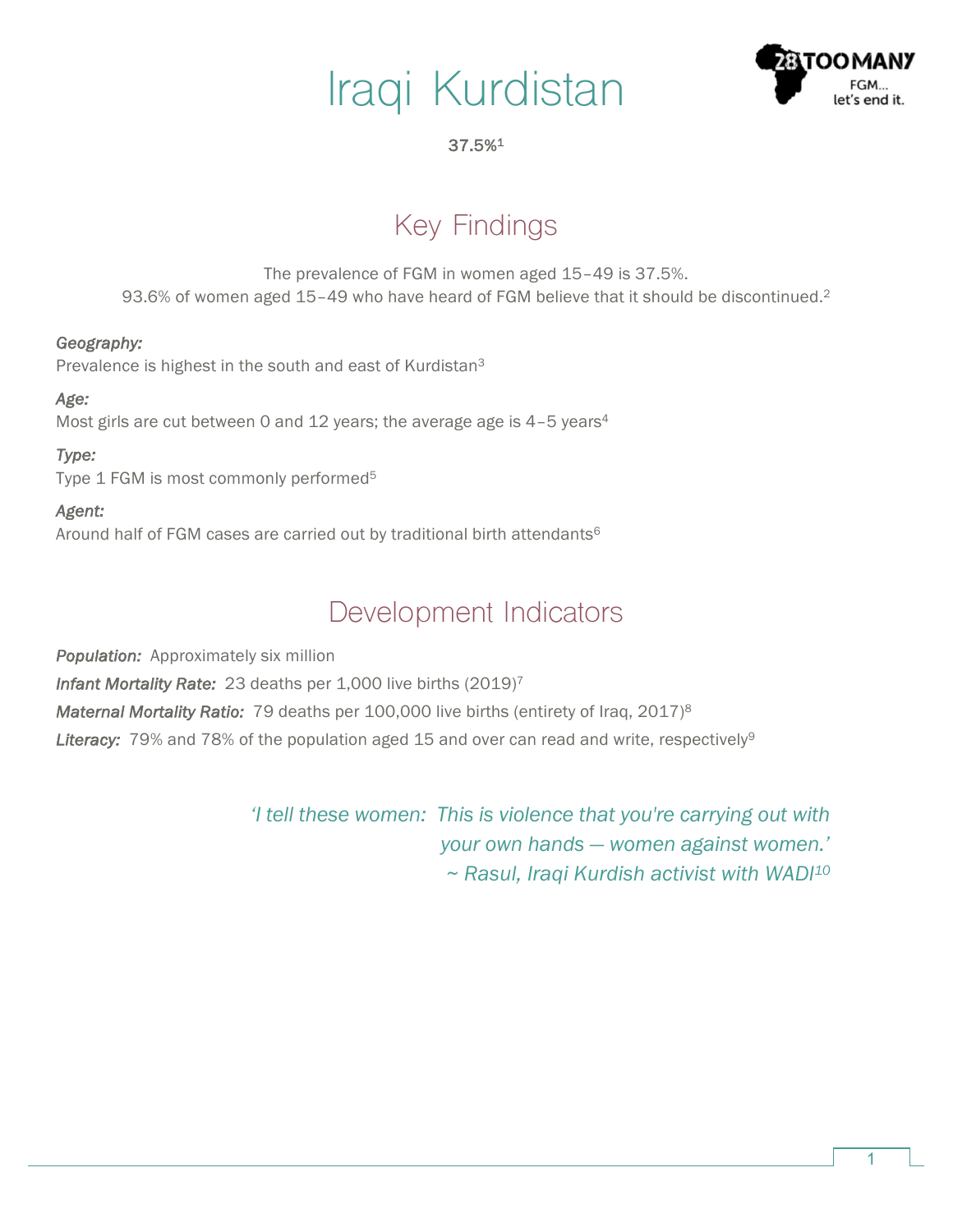### Prevalence

Two of Kurdistan's governorates – Suleimaniya and Erbil – have an FGM prevalence of more than 45%. These are the most southern and eastern governorates of Kurdistan. The third governorate of Duhok in the north has a low FGM prevalence of 1.5%.<sup>11</sup>

There is little difference between the FGM prevalence in urban (43%) and rural (42%) areas. Women with no formal or only basic educations are more likely to have had FGM (55%) than women with secondary or higher levels of education (33%).<sup>12</sup>

Women in the lowest wealth quintile are more likely to have been cut (57%) than those in the highest wealth quintile  $(26\%)$ <sup>13</sup>

86.1% of women have heard of FGM. Although the last MICS survey stated that 93.6% of women who have heard of



FGM believe it should be stopped, attitudes appear to vary: there is greater support for the practice among those with lower levels of education.<sup>14</sup> In the majority of cases, it is reported that mothers make the decisions around FGM, and in more than half of cases religion is cited as the reason for the practice.15

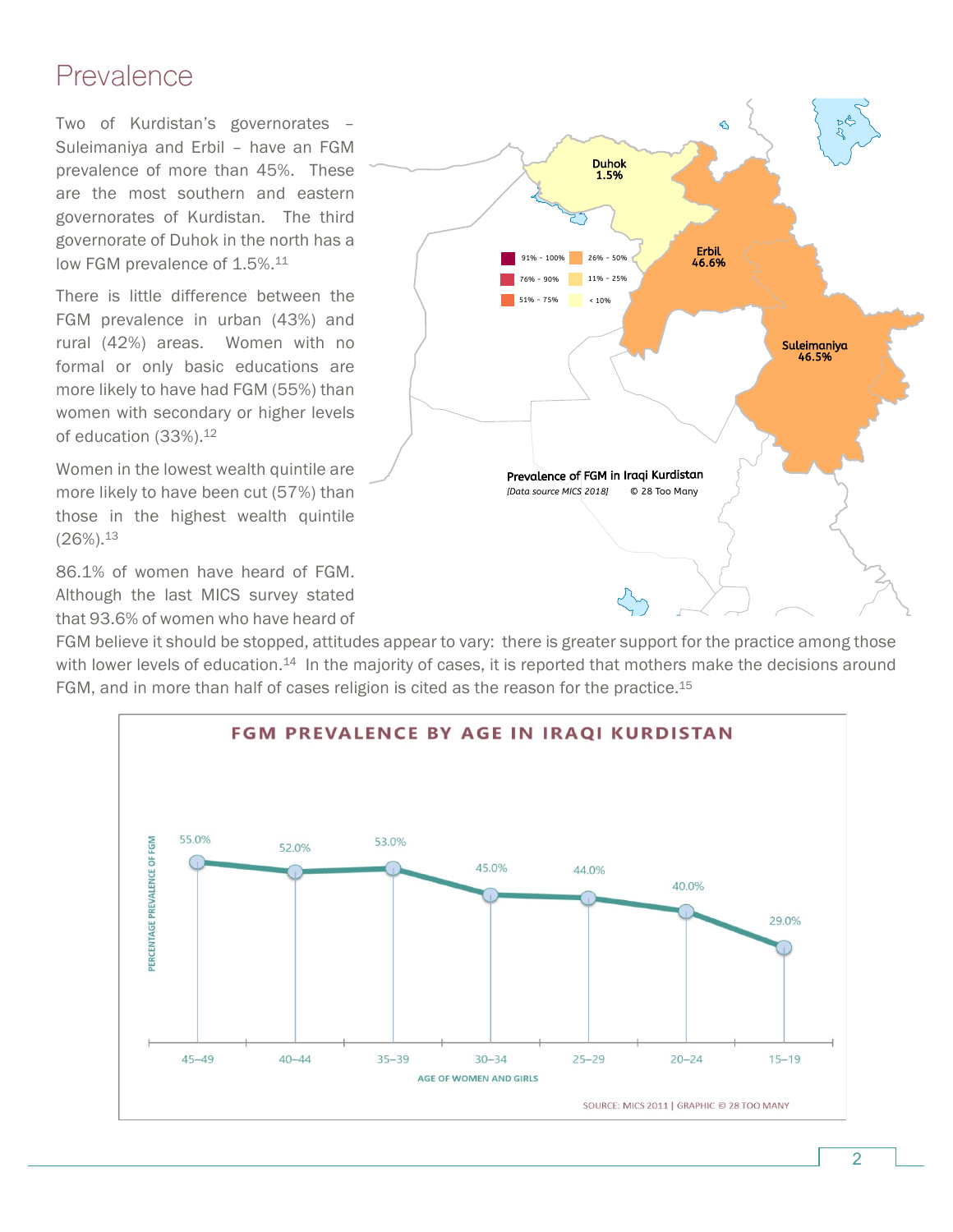Measurements of FGM prevalence prior to 2013 were restricted to women who had been married at any time, meaning that a direct comparison cannot be made. However, breaking down the most recent data by age group shows that the prevalence among women aged 45–49 is 55%, while among the youngest age group this has fallen to 29%. Despite the fact that a small proportion of women may be cut after the age of 15, the data suggests a trend towards less frequent cutting among younger women.<sup>16</sup>

# Iraqi Kurdistan Law

FGM was criminalised by Kurdish authorities under the Domestic Violence Act in 2011. Prison sentences and/or fines are included for FGM, but enforcement is reportedly weak.

prod.s3.amazonaws.com/MICS6/Middle%20East%20and%20North%20Africa/Iraq/2018/Survey%20findings/Iraq%202018 %20MICS%20Survey%20Findings%20Report%20%5BSep%202020%5D\_English.zip

16 Calculated from the original MICS dataset.

#### *Images on website:*

- 1 Kurdistan (2010) *untitled*, 2 February. Available at https://flic.kr/p/7A1WGn. CCL: https://creativecommons.org/licenses/by-sa/2.0/.
- 2 Enno Lenze (2019) *DSC09021*, 27 March. Available at https://flic.kr/p/2ffQK3E. CCL: https://creativecommons.org/licenses/by-nc/2.0/.

<sup>1 - (&#</sup>x27;MICS 2011'): The Central Statistics Organization and the Kurdistan Statistics Office (2012) *Iraq Multiple Index Cluster Survey 2011, Final Report, pp.159–163. Baghdad, Iraq: The Central Statistics Organization and the Kurdistan Regional* Statistics Office. Available at https://mics-surveys- $\overline{a}$ 

prod.s3.amazonaws.com/MICS4/Middle%20East%20and%20North%20Africa/

Iraq/2011/Final/Iraq%202011%20MICS\_English.pdf.

<sup>-</sup> **('MICS 2018'):** The Central Statistics Organization and the Kurdistan Statistics Office (2019) *Iraq Multiple Index Cluster Survey 2018, Final Report, pp.255–259. Baghdad, Iraq: The Central Statistics Organization and the Kurdistan Regional* Statistics Office. Available at: https://mics-surveys-

<sup>2</sup> MICS, p.160 and 162.

<sup>3</sup> MICS, p.160.

<sup>4</sup> Rozhgar A. Saleem, Nasih Othman, Fattah H. Fattah, Luma Hazim and Berivan Adnan (2013) 'Female Genital Mutilation in Iraqi Kurdistan: Description and Associated Factors', *Woman and Health*, 53(6), pp.537–551.

<sup>5</sup> *Ibid*.

<sup>6</sup> *Ibid*., p.453.

<sup>7</sup> Kurdistan Regional Statistics Office, International Organization for Migration and the United Nations Population Fund (2018) *Demographic Survey: Kurdistan Region of Iraq.* Available at https://iraq.iom.int/files/

KRSO\_IOM\_UNFPA\_Demographic\_Survey\_Kurdistan\_Region\_of\_Iraq.pdf (accessed 25 June 2020). 8 World Health Organization (2017) Maternal mortality ratio (per 100 000 live births). Available at https://www.who.int/data/gho/data/indicators/indicator-details/GHO/maternal-mortality-ratio-(per-100-000-live-births) 

<sup>(</sup>accessed 25 June 2020).

<sup>9</sup> Kurdistan Regional Statistics Office, International Organization for Migration and the United Nations Population Fund, op. cit.

<sup>10</sup> Rasul cited in Agence France-Presse (2019) 'Women Strive to End Genital Mutilation in Kurdish Iraq', *VOA*, 2 January. Available at https://www.voanews.com/middle-east/women-strive-end-genital-mutilation-kurdish-iraq (accessed 31 July 2020).

<sup>11</sup> MICS, p.160.

<sup>12</sup> Calculated from the original MICS dataset.

<sup>13</sup> Calculated from the original MICS dataset.

<sup>14</sup> MICs, p.162.

<sup>15</sup> WADI – Association for Crisis Assistance and Development Co-operation (2010) Female Genital Mutilation in Iraqi Kurdistan: An Empirical Study by WADI, p.19. Available at https://www.28toomany.org/static/media/uploads/ Continent%20Research%20and%20Resources/Middle%20East/study\_fgm\_iraqi\_kurdistan\_en.pdf (accessed 26 June 2020).